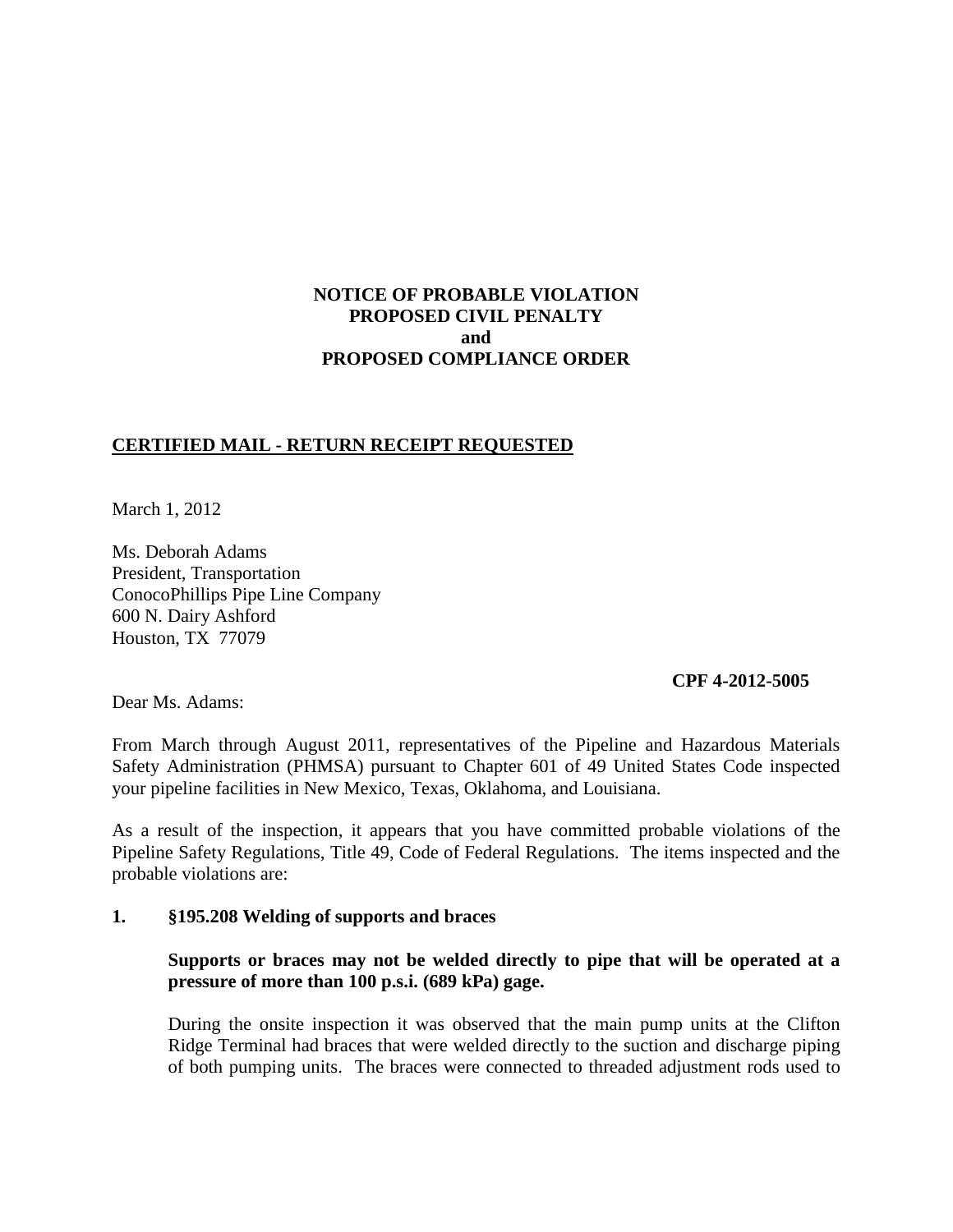line up the piping with the pump suction and discharge flanges. PHMSA inspectors were notified that the pumps and piping were upgraded to the current configuration in 1996.

#### **2. §195.402 Procedural manual for operations, maintenance, and emergencies.**

**(a) General. Each operator shall prepare and follow for each pipeline system a manual of written procedures for conducting normal operations and maintenance activities and handling abnormal operations and emergencies. This manual shall be reviewed at intervals not exceeding 15 months, but at least once each calendar year, and appropriate changes made as necessary to insure that the manual is effective. This manual shall be prepared before initial operations of a pipeline commence, and appropriate parts shall be kept at locations where operations and maintenance activities are conducted.**

During the inspection it was noted that ConocoPhillips Pipe Line Company's (ConocoPhillips) did not follow their procedures. Specifically, the valve maintenance required by §195.420 was not performed according to ConocoPhillips' procedure MPR-6005. The procedure, *MPR-6005 Inspections and Testing – Block Valve Inspection* requires that non-mainline isolation valves necessary for the safe operation of the DOT/PHMSA pipeline/pipeline facility are to be inspected at intervals not exceeding 7  $\frac{1}{2}$ months, but at least twice each calendar year. The non-mainline valves are required to be visually inspected and do not need to be operationally checked.

The non-mainline valves at ConocoPhillips Lake Charles Pipe Line Terminal were only inspected once during the calendar years of 2009 and 2010 according to records reviewed by PHMSA inspectors.

### **3. §195.581 Which pipelines must I protect against atmospheric corrosion and what coating material may I use?**

# **(a) You must clean and coat each pipeline or portion of pipeline that is exposed to the atmosphere, except pipelines under paragraph (c) of this section.**

ConocoPhillips did not adequately clean and coat portions of pipelines that were exposed to the atmosphere and at soil-to-air interfaces to protect against atmospheric corrosion.

The following areas were observed during the field inspection of ConocoPhillips facilities and were found to be inadequate:

- The piping and check valve flange connected to Pump 4 on the Pecan Grove line had coating failure and corrosion.
- The 30-inch line from Clifton Ridge Terminal breakout tanks had coating failure and corrosion at the soil-to-air interface.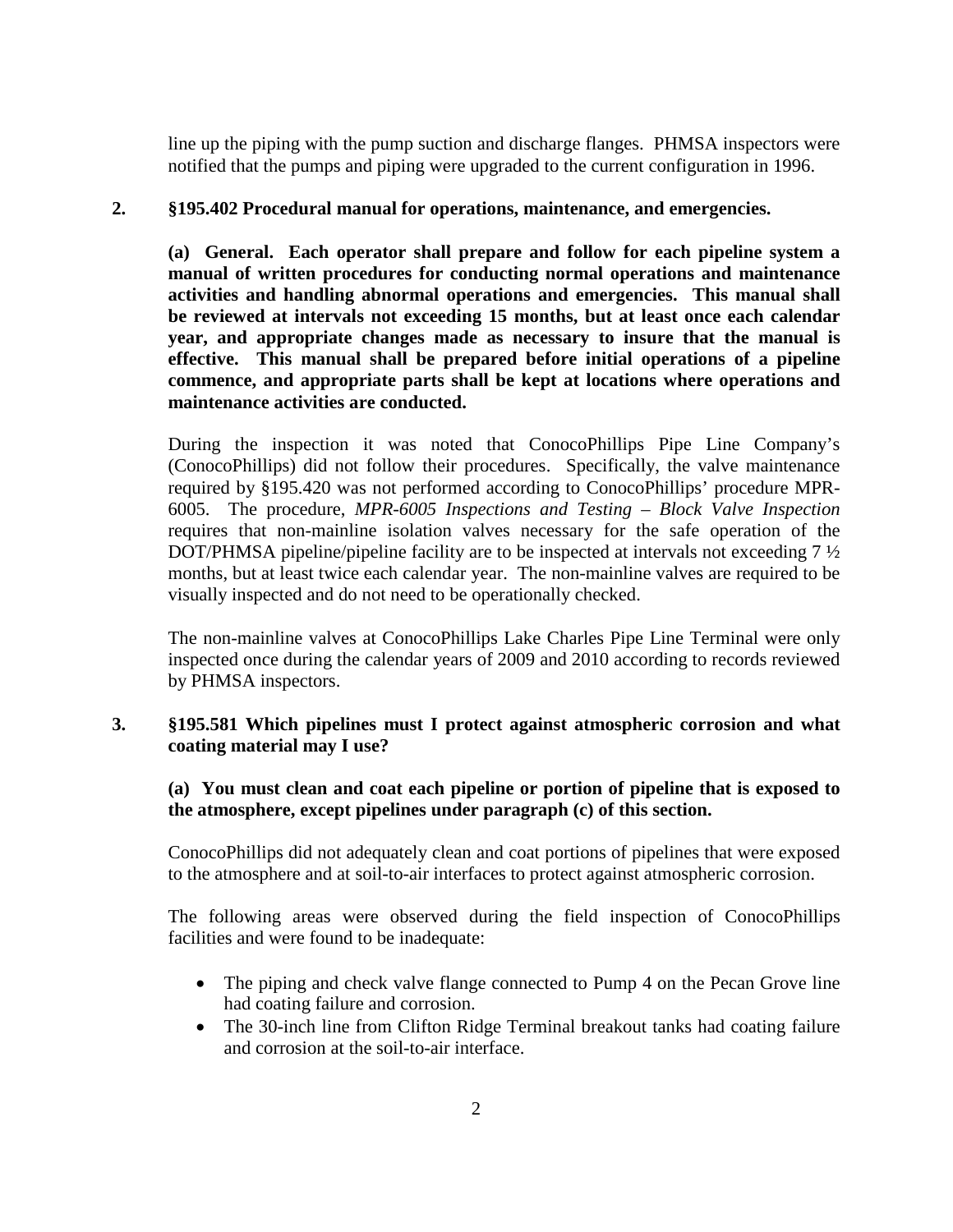• Valve 94490 attached to Tank 347 in the Lake Charles Refinery had coating failure and corrosion on the flange.

# Proposed Civil Penalty

Under 49 United States Code, § 60122, you are subject to a civil penalty not to exceed \$100,000 for each violation for each day the violation persists up to a maximum of \$1,000,000 for any related series of violations. The Compliance Officer has reviewed the circumstances and supporting documentation involved in the above probable violation(s) and has recommended that you be preliminarily assessed a civil penalty of \$19,800 for item 2.

### Proposed Compliance Order

With respect to items 1 and 3, pursuant to 49 United States Code § 60118, the Pipeline and Hazardous Materials Safety Administration proposes to issue a Compliance Order to ConocoPhillips Pipe Line Company. Please refer to the *Proposed Compliance Order*, which is enclosed and made a part of this Notice.

#### Response to this Notice

Enclosed as part of this Notice is a document entitled *Response Options for Pipeline Operators in Compliance Proceedings*. Please refer to this document and note the response options. Be advised that all material you submit in response to this enforcement action is subject to being made publicly available. If you believe that any portion of your responsive material qualifies for confidential treatment under 5 U.S.C. 552(b), along with the complete original document you must provide a second copy of the document with the portions you believe qualify for confidential treatment redacted and an explanation of why you believe the redacted information qualifies for confidential treatment under 5 U.S.C. 552(b). If you do not respond within 30 days of receipt of this Notice, this constitutes a waiver of your right to contest the allegations in this Notice and authorizes the Associate Administrator for Pipeline Safety to find facts as alleged in this Notice without further notice to you and to issue a Final Order.

In your correspondence on this matter, please refer to **CPF 4-2012-5005** and for each document you submit, please provide a copy in electronic format whenever possible.

Sincerely,

R. M. Seeley Director, Southwest Region Pipeline and Hazardous Materials Safety Administration

Enclosures: *Proposed Compliance Order*